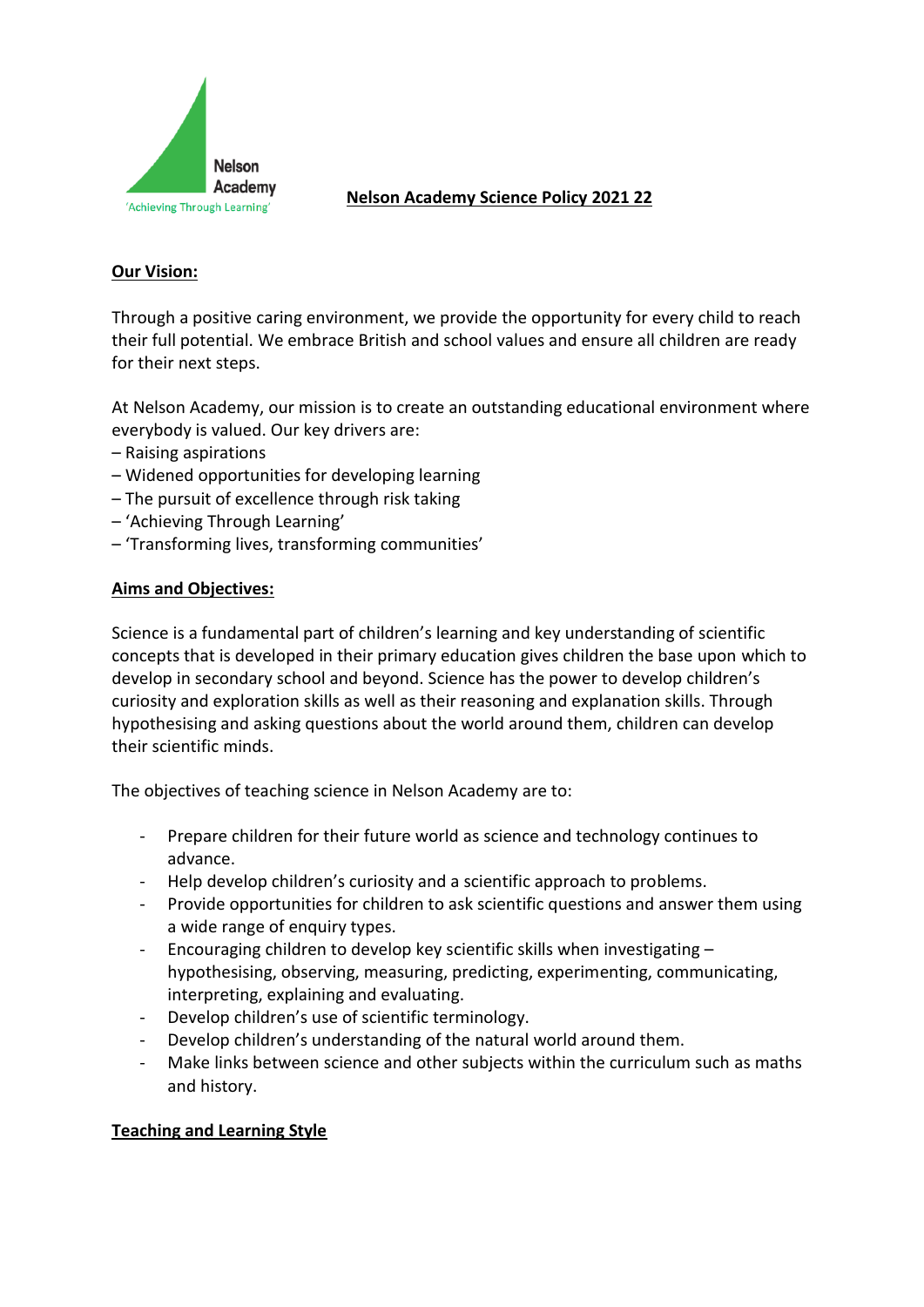

At Nelson Academy, we ensure that the teaching of science is engaging and exciting for children. Through hands on, practical experiences, balanced with rich scientific vocabulary, children are able to become immersed in their learning. Opportunities are given to children to ask and answer their own scientific questions and to

take the lead in their learning through investigations and experiments which allow them to be scientists. Lessons are engaging, inspiring and extend beyond the classroom.

To break the mould of the stereotypical 'scientist' as a man in a lab coat, teaching promotes a variety of different scientists of all genders, that work in and outside of the lab. This encourages children to aspire to follow a career in science, with no discrimination or exclusion.

# **Science Curriculum Planning:**

Nelson Academy uses the Core Knowledge Curriculum as the basis of curriculum planning. This ensures that across the year groups, a progression within science is seen as well as a balance between the sciences. In addition to this, children are exposed to a variety of scientists related to their topics to inspire and promote science as a career path. As children move through the school, their understanding of each area will develop as they will be challenged further. We also aim for them to become more independent scientists, moving gradually towards being able to ask and answer their own scientific questions.

# **Early Years Foundation Stage:**

In Reception, teaching follows the Early Years Foundation Framework. Under this framework, children develop their scientific skills through exploratory play and activities. Under the umbrella of 'Understanding the World', children work towards their ELGs (Early Learning Goals) in three key areas 'The World', 'Technology' and 'People and Communities'. Through both planned and child-led activities, children can begin to develop the key skills such as experimenting, testing, developing hypotheses and ideas as well as evaluating.

# **Assessment:**

Children demonstrate their ability in science in a variety of different ways. Teachers will assess children's work in science by making informal judgements as they observe them during lessons. On completion of a piece of work, the teacher assesses the work and gives oral or written feedback as necessary to inform future progress. Older pupils are encouraged to make judgements about how they can improve their own work. At the end of a unit of work, the teacher makes a summary judgement about the work of each pupil in relation to the National Curriculum, and records these via Pupil Asset each term.

## **Resources:**

We have a resource cupboard for scientific learning which covers the key science topics learnt across the curriculum. This supports practical and engaging lessons.

# **The Great Science Share:**